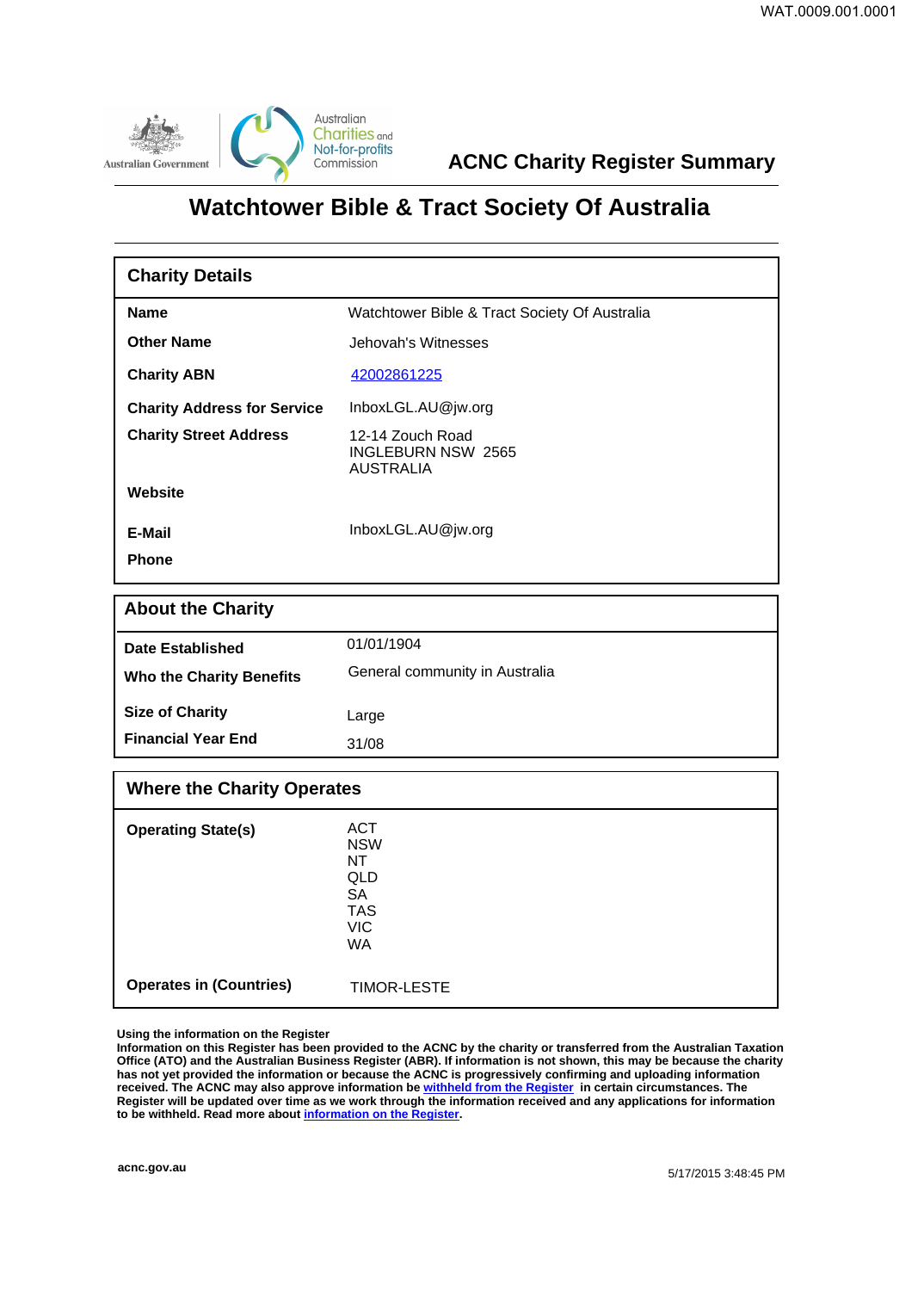

**ACNC Charity Register Summary**

## **Watchtower Bible & Tract Society Of Australia**

| <b>Registration Details</b>        |                 |                                 |               |                      |  |  |  |
|------------------------------------|-----------------|---------------------------------|---------------|----------------------|--|--|--|
| <b>Entity Type</b>                 |                 | Charity                         |               |                      |  |  |  |
| <b>Sub-Entity Type</b>             |                 | Advancing religion (01/01/2014) |               |                      |  |  |  |
| <b>Registration Status</b>         |                 | Registered                      |               |                      |  |  |  |
| <b>Basic Religious Charity</b>     |                 | N                               |               |                      |  |  |  |
| <b>Responsible Persons</b>         |                 |                                 |               |                      |  |  |  |
| <b>Position</b>                    |                 | <b>Name</b>                     |               |                      |  |  |  |
| Director                           |                 | Alan Wood                       |               |                      |  |  |  |
| Secretary                          |                 | Terrence O'Brien                |               |                      |  |  |  |
| <b>Director</b>                    |                 | <b>Winston Payne</b>            |               |                      |  |  |  |
| <b>Director</b>                    |                 | <b>Harold Mouritz</b>           |               |                      |  |  |  |
| Director                           |                 | <b>Gregory Frank</b>            |               |                      |  |  |  |
| <b>Registration Status History</b> |                 |                                 |               |                      |  |  |  |
| <b>Effective Date</b>              |                 | <b>Status</b>                   |               |                      |  |  |  |
| 03/12/2012                         |                 | Registered                      |               |                      |  |  |  |
| <b>SubType History</b>             |                 |                                 |               |                      |  |  |  |
| <b>Start Date</b>                  | <b>End Date</b> | <b>Entity Subtypes</b>          |               |                      |  |  |  |
| 1/01/2014                          |                 | Advancing religion              |               |                      |  |  |  |
| 3/12/2012                          | 31/12/2013      | Advancement of religion         |               |                      |  |  |  |
| <b>Annual Reporting</b>            |                 |                                 |               |                      |  |  |  |
| Due Date                           | <b>Document</b> |                                 | <b>Status</b> | <b>Date Received</b> |  |  |  |
| 31/03/2014                         | AIS 2013        |                                 | Received      | 30/06/2014           |  |  |  |
| 28/02/2015                         | AIS 2014        |                                 | Received      | 27/02/2015           |  |  |  |
| 29/02/2016                         | AIS 2015        |                                 |               |                      |  |  |  |

**Using the information on the Register**

**Information on this Register has been provided to the ACNC by the charity or transferred from the Australian Taxation Office (ATO) and the Australian Business Register (ABR). If information is not shown, this may be because the charity has not yet provided the information or because the ACNC is progressively confirming and uploading information received. The ACNC may also approve information be [withheld from the Register](http://www.acnc.gov.au/ACNC/FindCharity/About_Register/Withheld_info/ACNC/Reg/With_info.aspx) in certain circumstances. The Register will be updated over time as we work through the information received and any applications for information to be withheld. Read more about [information on the Register.](http://www.acnc.gov.au/ACNC/FindCharity/About_Register/ACNC/Reg/Info_Reg.aspx?hkey=9497ea1e-1885-4f6f-bb73-1676e875ddbc)**